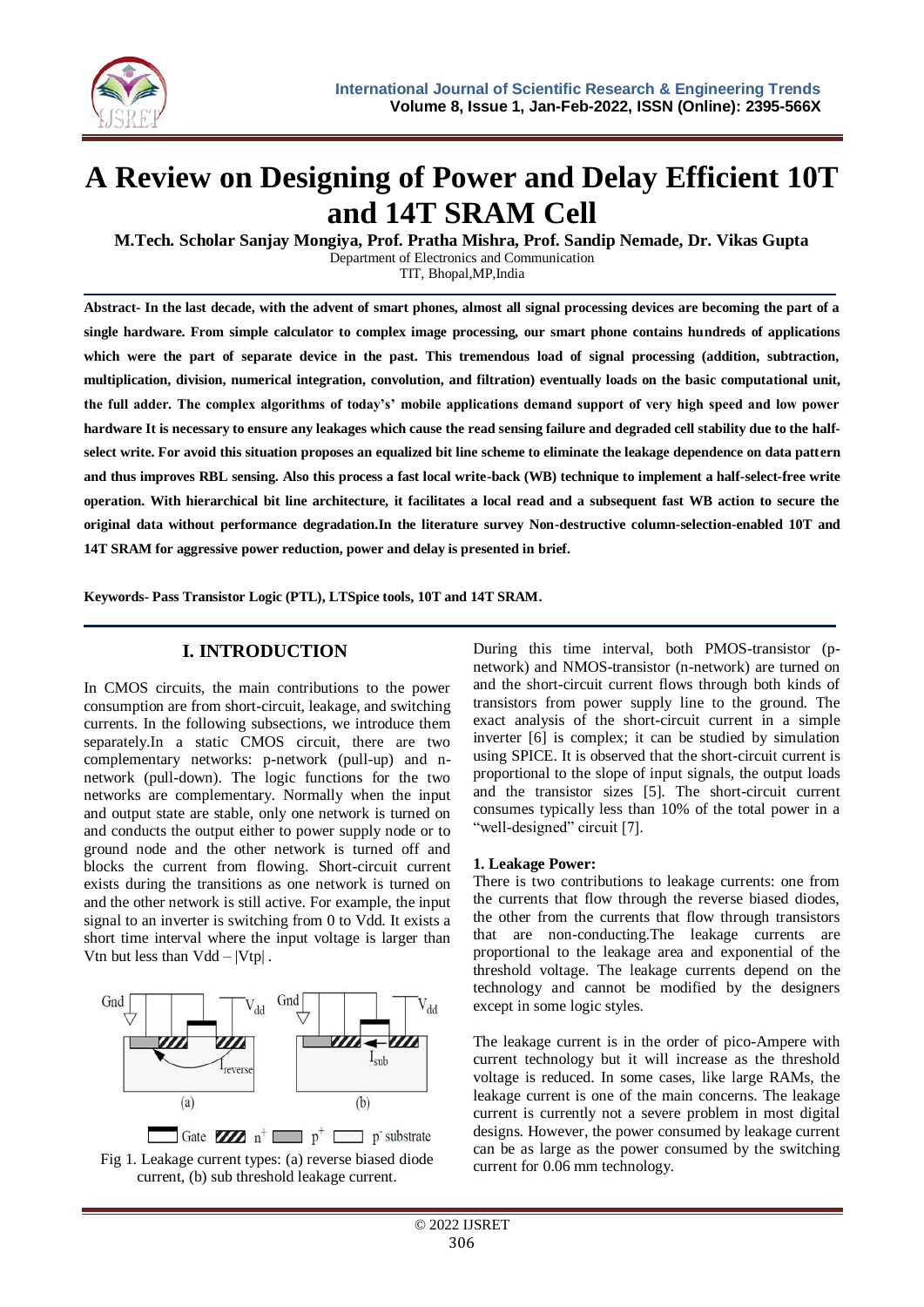

The usage of multiple threshold voltages can reduce the leakage current in deep-submicron technology.

#### **2. Switching Power:**

The switching currents are due to capacitances. The node capacitances interconnection capacitances.

# **II. POWER AND AREA REDUCTION TECHNIQUES AT CIRCUIT LEVEL**

#### **1. Transistor Reordering:**

The relative placement of the transistors in the serially connected Metal Oxide Silicon Field Effect Transistor (MOSFET) chain does not alter the functionality of the chain in the circuit. In the complex gates, where group of transistors may be connected in series, flexibility often exists in the relative placement of the transistors. This freedom in transistor placement can be exploited to achieve CMOS circuits with reduced power dissipation. Transistor order in a CMOS gate strongly determines the switching activity, and hence, the power dissipation can be reduced in two ways: by minimizing the drain-source capacitance and by signal probability algorithms to reduce the number of transistors []

#### **2. Transistor Sizing:**

Appropriate sizing of transistors in CMOS circuits can be done for minimizing the power consumption under a given delay constraint. Two types of algorithms are available for transistor size optimization: Linear programming and simulated annealing based algorithms satisfy the timing constraint and reduce the size of the gates to reduce the power dissipation.Breadth first algorithm performs an initial power-optimal sizing on each gate. If the power minimal layout satisfies the delay constraint, the process is terminated. Otherwise, the power-delay optimal sizing is continued to reduce size of transistors on the critical paths until the timing target is met.

An algorithm of this type is proposed by [2][3] This algorithm is more complex than the previous ones because it takes into account not only the power dissipation which is due to the charging of the circuit capacitance but also the short circuit power dissipation. Another interesting conclusion by [4]is that the active area is not a reliable indicator of power consumption of the circuit. It is shown that the power consumption of a CMOS circuit is a convex function of an active area. The objective of minimizing the power dissipation for a transistor sizing algorithm is different from that of minimizing the active area.

## **3. Path Balancing:**

In order to reduce the glitching activity in a circuit, the delay of all true paths that converge at each gate must be roughly balanced, because path balancing leads to nearly simultaneous switching on the various gate inputs and the possible hazards at the output of the gate are eliminated as shown in Figure 4. This in turn reduces the average power dissipation in the circuit. Path balancing can be achieved before or after technology mapping. Before technology mapping it is achieved by logic decomposition or selective collapsing. After technology mapping it is achieved by delay insertion and pin reordering.



Fig 2. Example illustrating the effect of path balancing.

The idea behind selective collapsing is that, by collapsing the fan-ins of a node, the arrival timing the output of that node can be changed. Logic decomposition leads to minimization of the level difference between the inputs of the nodes that are driving high capacitive nodes. The delay insertion procedure tries to balance the delays of all paths in the circuit. The key issue in delay insertion is to use the minimum number of delay elements to achieve maximum reduction in spurious switching activity.

Finally, pin assignments can be changed to balance path delays. This is possible because the delay characteristics of CMOS gates vary as a function of the input pin that is causing a transition at the output.The idea behind selective collapsing is that, by collapsing the fan-ins of a node, the arrival time the output of that node can be changed. Logic decomposition leads to minimization of the level difference between the inputs of the nodes that are driving high capacitive nodes. The delay insertion procedure tries to balance the delays of all paths in the circuit.The key issue in delay insertion is to use the minimum number of delay elements to achieve maximum reduction in spurious switching activity.

Finally, pin assignments can be changed to balance path delays. This is possible because the delay characteristics of CMOS gates vary as a function of the input pin that is causing a transition at the output.

## **4. Voltage Scaling and Multiple Supply Voltage:**

Scaling of voltage levels will be an important issue in the design of future digital systems. The main driving forces are the desire to produce complex, high performance systems on a chip. It is projected that the various ASICs and memory elements will also switch to reduced supply voltages to meet stringent power constraints. One of the main problems in this approach is the availability of the complete chip set to make up systems at reduced supply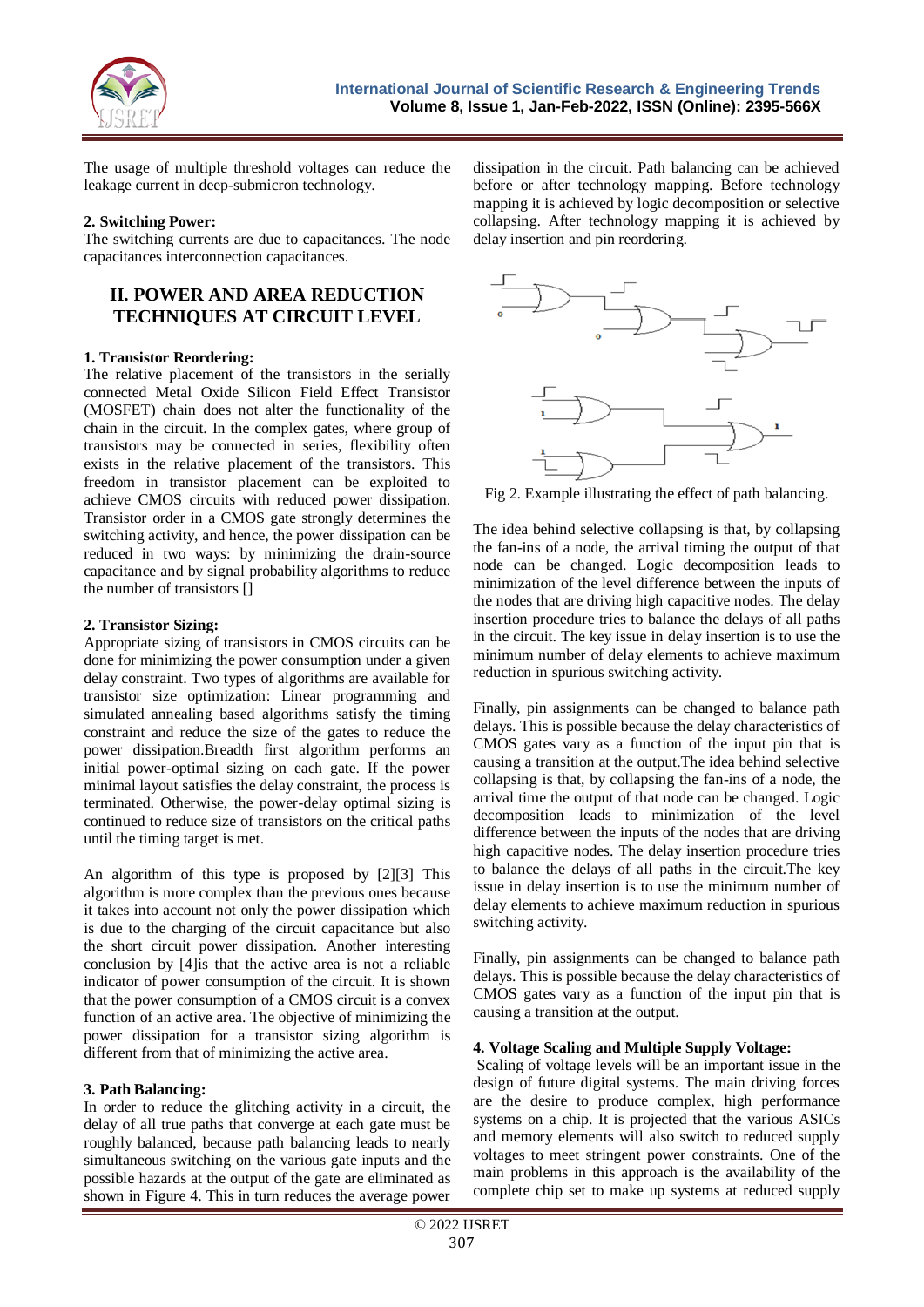

voltages. This problem is overcome to some extent by mixing and matching different supply voltages on the chip. Clocking-In many synchronous applications, a significant amount of power is dissipated by the clock. Generally this is the only signal that switches all the time and it usually has to drive a very large clock tree.

Moreover, in many cases the switching of the clock causes a lot of unnecessary switching activity. Consequently, recent circuits are designed with controllable clocks. In other words, from the master clock, other clocks are derived that can be slowed down or stopped completely with respect to the master clock under certain conditions. The circuit is therefore partitioned into small blocks that have their own derived clocks.

The power savings achieved in this manner are application dependent.In addition significant power savings are achieved by stopping the clock fed in the idle modules. Sections of the clock tree are turned ON or OFF by gating the clock signal during the active or idle mode by associating every node in the clock tree with a binary string of 1s or 0s representing the active/idle status of the node in that time slot.

#### **5. Circuit Styles:**

Typically a given logic function can be realized using many different logic styles such as static CMOS, dynamic CMOS, pass transistor, differential cascade switch voltage logic, etc. Among these, the pass transistor logic style is the most suitable for low power design, because the pass transistor logic can be designed with fewer transistors when compared with conventional static CMOS. For example, the circuit of a static CMOS full adder requires 40 transistors, whereas a circuit designed using pass transistor logic requires only 28 transistors. Researchers have therefore explored various pass transistor logic styles such as Complementary Pass transistor Logic (CPL), Swing-Restored Pass transistor Logic (SRPL), and Differential Cascade Voltage Switch with Pass transistor Gate (DCVSPG).[1]

A CPL design uses NMOS pass transistors and therefore a high level drop at the output. CMOS inverters are connected at the output stage to compensate for the dropped signal level as well as to increase the output driving capability. Although the output voltage is restored, the lower high level increases the leakage current in the CMOS inverters. In order to avoid this, cross coupled PMOS loads are added to recover the high level and enlarge the operation margin. Typically, small PMOS transistors are used to prevent degradation in switching speed. The DCVS style is a slight variation of the CPL style and uses NMOS pass transistor logic with cross coupled PMOS loads.An SRPL design uses NMOS pass transistor logic coupled with a CMOS latch. Since the CMOS latch flips in a push-pull manner, it exhibits greater operating margin, less static current and faster compared

to cross-coupled CMOS loads. This approach is ideal for circuits with small load capacitance. Moreover, these circuits are more robust against process variations.

### **6. Folding:**

In synthesizing DSP architectures, it is important to minimize the silicon area of the integrated circuits, which is achieved by reducing the number of functional units (such as adders and multipliers), registers, multiplexers, and interconnection wires. The folding transformation is used to systematically determine the control circuits in DSP architectures, where multiple operations (such as addition) are multiplexed to a single functional unit (such as pipelined adder). By executing multiple algorithm operations on a single functional unit, the number of functional units in the implementation is reduced resulting in an integrated circuit with low silicon area.[2]

# **III. LITERATURE SURVEY**

Digital signal processors and ASICs rely on the efficient implementation of arithmetic circuits to execute dedicated algorithms such as convolution; correlation and digital filtering (Chang et al 2005).The execution of these algorithms require dedicated ALU and MAC architectures. Adders, multipliers and counters are the key elements of these arithmetic units and this chapter discusses the various algorithms and architectures proposed in the design of these key elements.[3]

**Aaina Nandal et.al (2018)** in this paper ECRL with sleepy keeper technique has been presented. The proposed adder shows less power dissipation and less power delay product (PDP). The circuits have been simulated in 0.18μm CMOS technology using Mentor Graphics. The proposed Full adder indicates power dissipation of 129.819pW with a delay of 135.97ns at supply voltage of 1.8V. Simulations have been completed with different supply voltages [1.0-1.8] V. Power dissipation of proposed full adder circuit have been contrasted with earlier reported full adder designed circuits and proposed approach indicates better outcomes.

**S Lakshmi et.al (2018)** in this paper a novel 1 bit energy efficient hybrid adder has been introduced which can optimize performance parameters like power and delay of two CMOS hybrid full adder circuits described in this paper. The first described design is implemented with normal Complementary metal oxide semiconductor (CMOS) and second design is a hybrid model of CMOS and transmission gate logic (CMOS-TGL).

The proposed model is hybridized with Complementary metal oxide semiconductor, pass transistor and modified gate diffusion input logics (CMOS-PT-MGDI) together to ensure low power and high speed. The performance parameters such as power, delay and area of 1 bit full adders was analyzed and tabulated.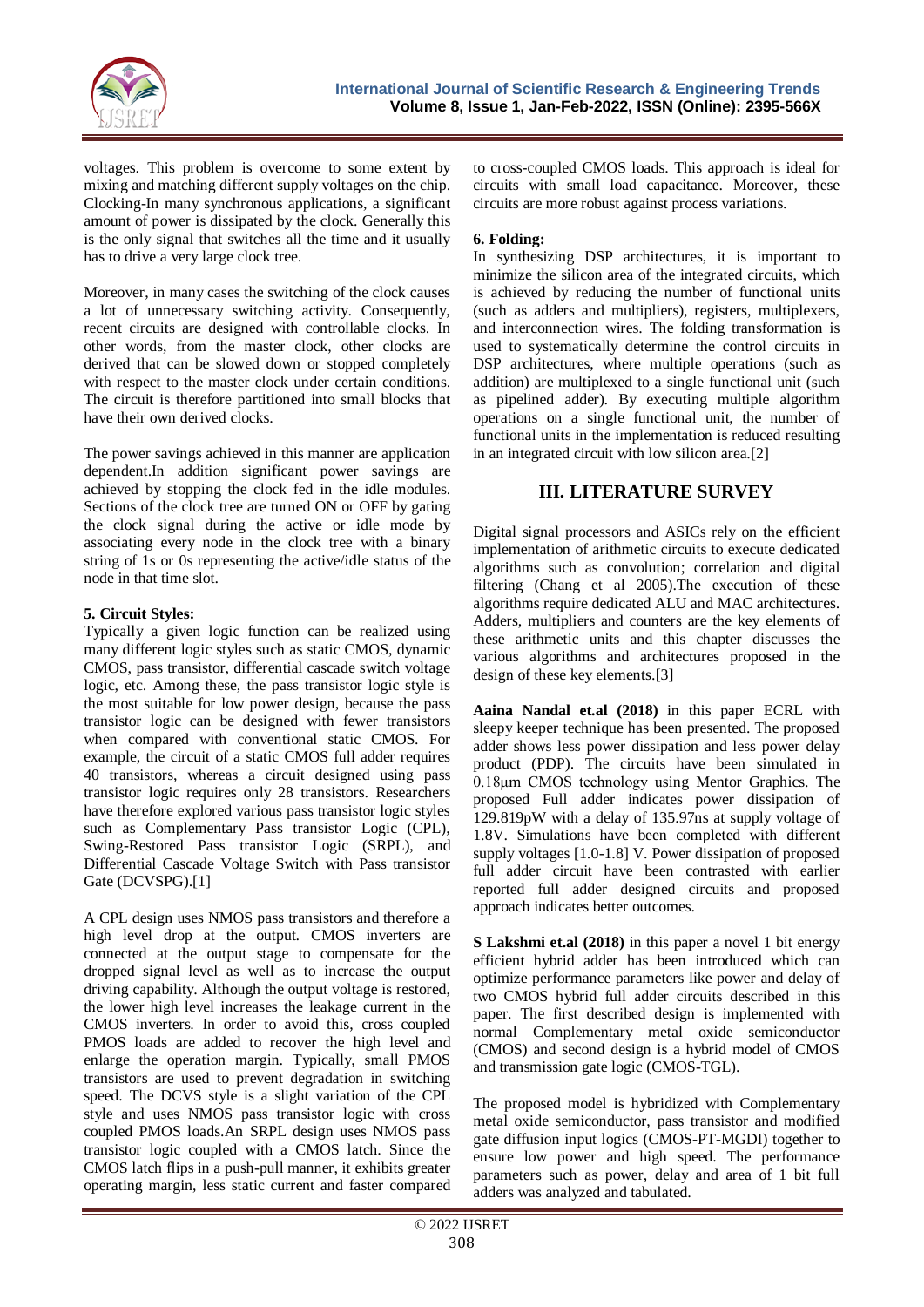

All the circuits were implemented using cadence virtuoso tool in 90nm technology for 1.2V supply.

Gautam Nayan et.al (2019) Addition is a standout amongst the most fundamental operations in VLSI frameworks such as microprocessors and digital signal processing systems. Therefore, the adders must render a high speed operation into existence. This paper proposes a novel implementation of 8-bit adder architecture using modified Gate Diffusion Input (m-GDI) approach. The primary blocks of adder are partial full adder, 1-bit full adder, 4-bit ripple carry adder (RCA), 4-bit carry look ahead adder (CLA). The proposed adder architecture devours 70% lesser area, 71 % lesser delay and 35% lesser power dissipation w.r.t traditional CMOS design. The proposed adder is implemented utilizing Cadence Virtuoso Tool in 180nm technology.

**Somashekhar Malipatil et.al (2020)** GDI (Gate Diffusion Input) is a new technique of low power digital circuit design is proposed. This technique allows minimization of area and power consumption of digital circuits. In this design XOR gate is designed using 3 transistors and CMOS full adder is designed based on two 3T XOR and one 2T Mux. Using 8 transistors the full adder is designed in this paper and voltage scaling also done by reducing supply voltage. In this proposed full adder, the power consumption 4.604μW is achieved and the total area is 144μm 2.

**M. Keerthana et.al (2020)** Adders is plays a vital role in digital and VLSI systems. Arithmetic operations are an essential part of digital systems. During VLSI systems, the entire research is on lowering the scale of transistors for enforcing any other digital system. This proposed architecture implemented by different types of logic systems; each logic performs the different role in the hybrid system. The hybrid Full Adder cell with one bit is implemented in this structure.

The proposed method is investigated using 22-nm CMOS hybrid full adder. The proposed architecture demonstrates substantial efficiency in power consumption and delay, based on simulation results. The simulation result expressed that the full adder circuit is used to modern high speed central processing unit in the data path architecture. This form of hybrid Full Adder, reduces the delay and increasing efficiency and mainly used in nano technology applications. The average power consumption of 1.1055 μW with moderately low delay of 7.0415ps was found to be extremely low for 0.8-V supply at 22-nm technology. This kind of adder allocates significant improvements in power, high speed and area compared with previous full adder designs.

**Boopathy. E Veera et.al (2018)** Using multioutput domino CMOS logic, a cost effective implementation of Manchester carry chain (MCC) adder for 8-bit is designed in this paper. From this adder carries are generated parallels employing two main carry chains of 4-bit. The suggested 8-bit adder module comprises confined length of carry chain. As a result of this ability, it is applied to realize broader adders and as well it guides to betterments in functioning rate equated to the related adders established upon the classical 4-bit MCC adder module.

**A. Sedhumadhavan et.al (2020)** In this work, the speed and power performance of static and dynamic circuits technology based reverse carry propagate full adder (RCPFA) have been studied with the help of SPICE tools. The main feature of RCPFA is that the carry signal propagates from MSB (Most-significant-Bit) to LSB (least-significant-Bit). Therefore, in RCPFA circuits the input carry signal has very high importance than the output carry signal. The RCPFA circuits were designed using 22 nm CMOS strained silicon technology with a power supply of 0.8 volt. Finally the influence of operating temperature on the speed and power performance of RCPFA adders also been studied. Simulation results show that dynamic RCPFA circuits out performs the static RCPFA circuits in terms of speed and power.

**Zarin Tabassum et.al (2018)** This paper analyzes & compares four adders with different logic styles (Conventional, transmission gate, 14 transistors & GDI based technique) for transistor count, power dissipation, delay and power delay product. It is performed in virtuoso platform, using Cadence tool with available GPDK - 90nm kit. The width of NMOS and PMOS is set at 120nm and 240nm respectively. Transmission gate full adder has sheer advantage of high speed but consumes more power.

GDI full adder gives reduced voltage swing not being able to pass logic 1 and logic 0 completely showing degraded output. Transmission gate full adder shows better performance in terms of delay (0.417530 ns), whereas 14T full adder shows better performance in terms of all three aspects.

**Chang Chin Kai et.al (2020)** Fault-tolerant architecture plays a crucial role in the safety and mission-critical application such as space and medical application. These applications require high reliability to maintain continuous operation without fault. The tremendous increase in the integration density and the downscaling of the nanotechnology cause the system exposed to the soft error more frequently. This project concerns the development of a 16-bit fault tolerant sparse Kogge Stone Adder (KSA) by implementing Triple Modular Redundancy (TMR) approach. The results show that the fault tolerability had been greatly improved at almost double the masking rate of the adder alone and can be operated at the maximum frequency of 166.67 MHz. Application-Specific Integrated Circuit (ASIC) implementation using Silterra 0.18 μm CMOS technology is conducted using Synopsys Electronic Design Automation tools.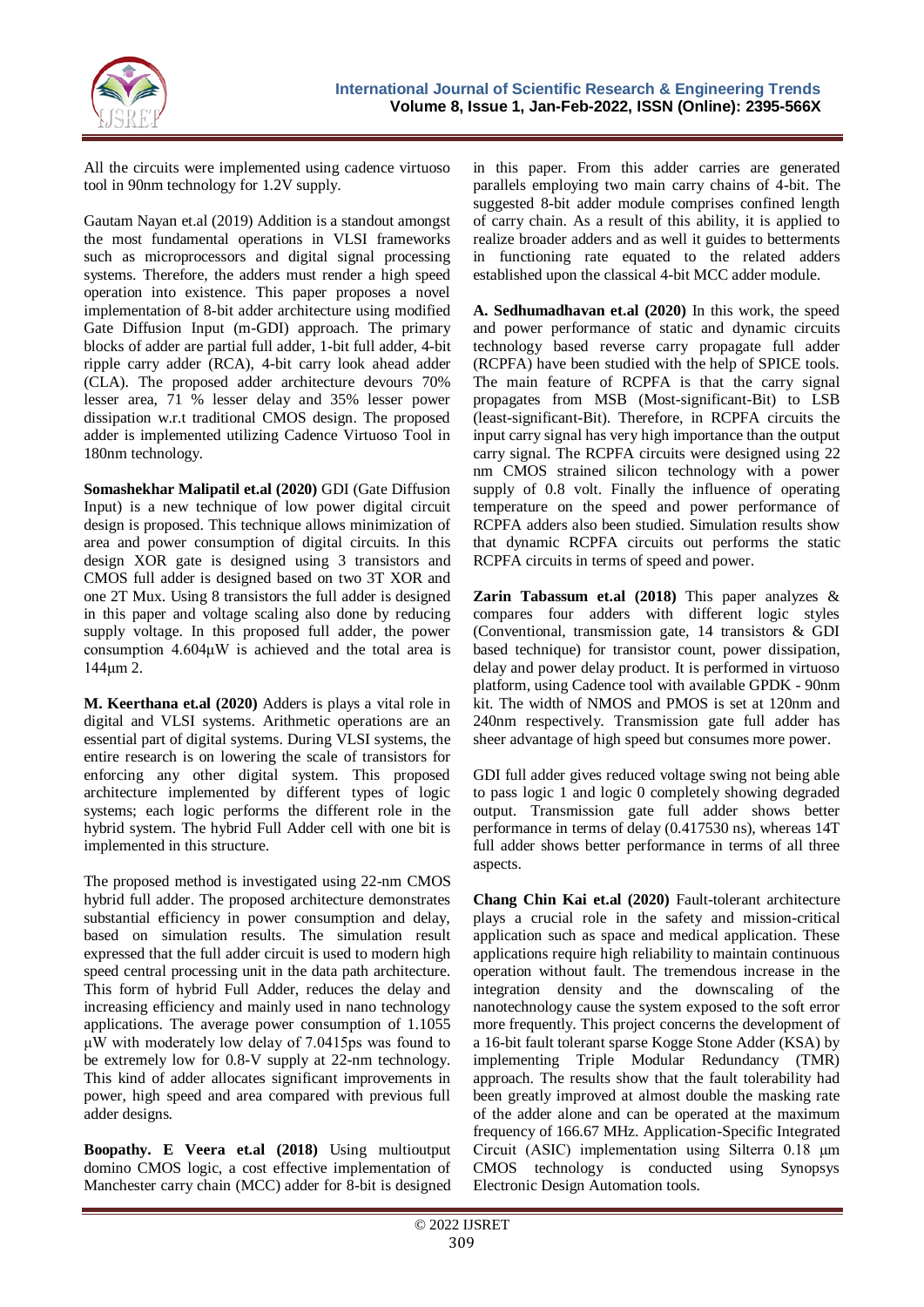

## **IV. MOTIVATION FOR THE RESEARCH**

Large integration of data path elements in processing architectures used for portable applications reduces residual energy of battery quickly. Dynamic power dissipation is the significant contributor to the total power consumption of a digital CMOS circuit. The technology scaling reduces dynamic power dissipation to a significant amount at the expense of leakage power dissipation. The dynamic power can be reduced by reducing the supply voltage at the expense of high delay. So the research is focused on reducing dynamic power dissipation and minimizing critical delay by circuit level changes.

Leakage power dissipation is directly proportional to the area of the CMOS circuits; the focus of the research also concentrates on reducing gate count of CMOS arithmetic circuits. The thesis focuses on power and area reduction of data path elements used in processing architectures and due consideration is given for delay minimization. The elements considered are adders, multipliers and counter circuits. The following types of circuits are proposed and their implementation in processing applications is analyzed in this research.

Adders-Full Adder (FA) is the most widely used adder circuits in processing architectures and decimal adder is the important component of ALUs designed for business and commercial applications. They are the key elements as they lie in the critical path and determine the overall performance of the system. Careful design of these adders is required to reduce delay and power dissipation of processing architecture. FA designs using single logic style for both sum and carry have certain limitations. FA using complementary pass logic suffers from threshold voltage drop problem and FA using CMOS transistors and transmission gates have poor driving capability. Recently hybrid FA using Branch Based Logic (BBL) for carry.

# **V. SYSTEM LEVEL DESIGN**

A system typically consists of both hardware and software components, which affect the power consumption. the charging and discharging of node mainly include gate, overlapping, and The system design includes the hardware/software partitioning, hardware platform selection (application-specific or general purpose processors), resource sharing (scheduling) strategy, etc. The system design usually has the largest impact on the power consumption and hence the low power techniques applied at this level have the most potential for power reduction.

At the system level, it is hard to find the best solution for low power in the large design space and there is a shortage of accurate power analysis tools at this level. However, if, for example, the instruction-level power models for a given processor are available, software power optimization can be performed [59]. It is observed that faster code and frequently usage of cache are most likely to reduce the power consumption. The order of instructions also have an impact on the internal switching within processors and hence on the power consumption. The power-down and clock gating are two of the most used low power techniques at system level. The non-active hardware units are shut down to save the power. The clock driver, which often consumes 30-40% of the total power consumption, can be gated to reduce the switching activities as illustrated in Fig. 3.

block 
$$
block \overrightarrow{Chock}
$$
  $clock$   $AND$   $\rightarrow$  to block  $clock$  network  $Fig 3$ .  $Clock$   $gating$ .

The power-down can be extended to the whole system. This is called sleep mode and widely used in low power processors. The Strong ARM SA-1100 processor has three power states and the average power varies for each state [60]. These power states can be utilized by the software through advanced configuration and power management interface (ACPI). In the recent year, the power management has gained a lot attention in operating system design. For example, the Microsoft desktop operating system supports advanced power management (APM).  $[4] [5]$ 



Fig 4. Power states for Strong ARM SA-1100 processor.

The system is designed for the peak performance. However, the computation requirement is time varying. Adapting clocking frequency and/or dynamic voltage scaling to match the performance constraints is another low power technique.

The lower requirement for performance at certain time interval can be used to reduce the power supply voltage. This requires either feedback mechanism (load monitoring and voltage control) or predetermined timing to activate the voltage down-scaling. Another less explored domain for low power design is using asynchronous design techniques.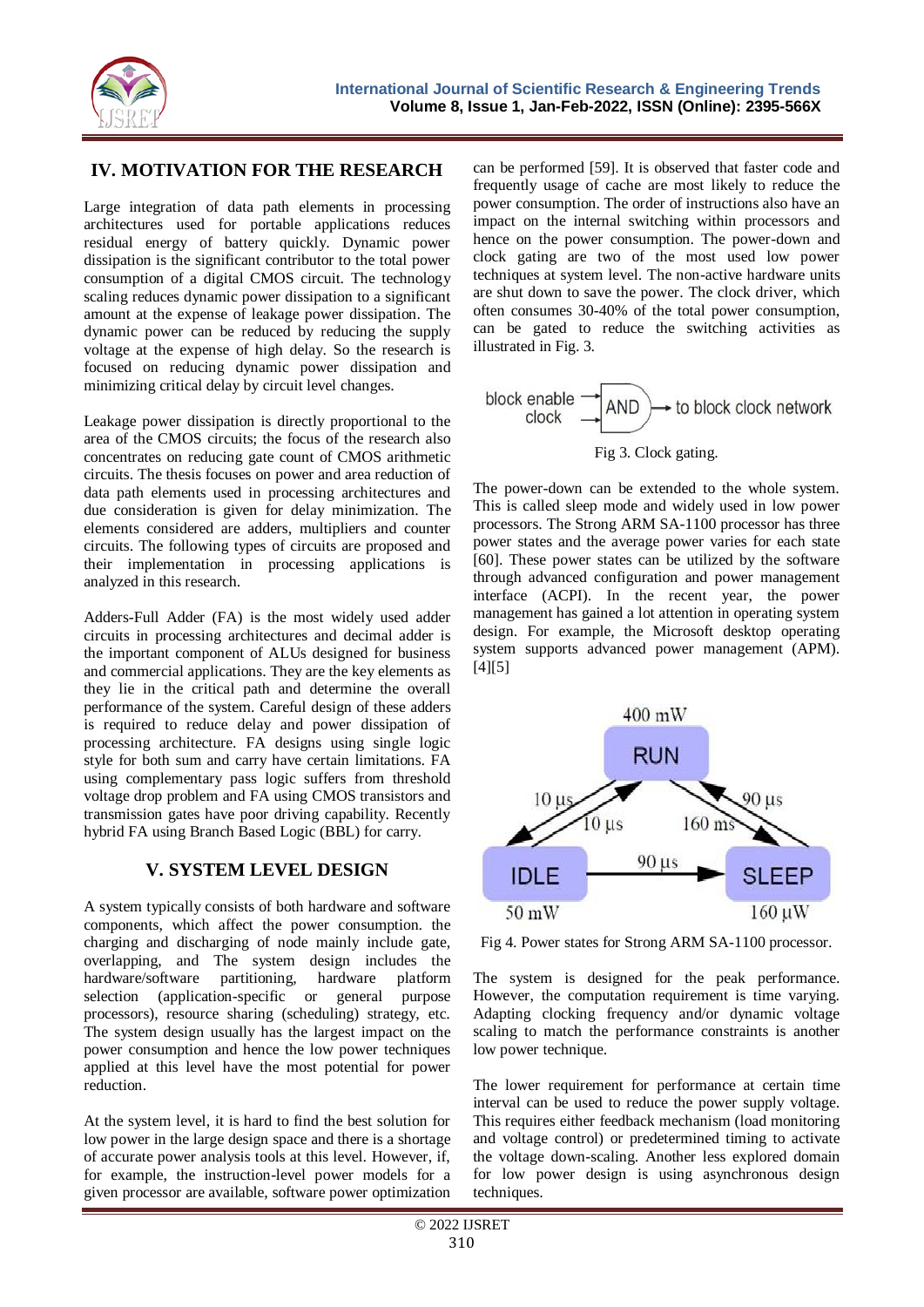

The asynchronous designs have many attractive features, like non- global clocking, automatic power down, no spurious transitions, and low peak current, etc. It is easy to reduce the power consumption further by combining the asynchronous design technique with other low power techniques, for instance, dynamic voltage scaling technique [6]. This is illustrated in Fig. 5.



Fig 5. Asynchronous designs with dynamic voltage scaling.

#### **Algorithm Level:**

The algorithm selection has large impact on the power consumption. For example, using fast Fourier transform instead of direct computation of the DFT reduces the number of operations with a factor of 102.4 for a 1024 point Fourier transform and the power consumption is likely to be reduced with a similar factor. The task of algorithm design is to select the most energy efficient algorithm that just satisfies the constraints. The cost of an algorithm includes the computation part and the communication/storage part.

The complexity measurement for an algorithm includes the number of operations and the cost of communication/ storage. Reduction of the number of operations, cost per operation, and long distance communications are key issues to algorithm selection. One important technique for low power of the algorithmic level is algorithmic transformations [7] regularity, and locality of an algorithm. Reducing the complexity of an algorithm reduces the number of operations and hence the power consumption.

The possibility of increasing concurrency in an algorithm allows the use of other techniques, e.g., voltage scaling, to reduce the power consumption. The regularity and locality of an algorithm affects the controls and communications in the hardware.

The loop unrolling technique [8] is a transformation that aims to enhance the speed. This technique can be used for reducing the power consumption. With loop unrolling, the critical path can be reduced and hence voltage scaling can be applied to reduce the power consumption. In Fig. 3.6, the unrolling reduces the critical path and gives a voltage reduction of 26% [9]. This reduces the power consumption with 20% even the capacitance load is increases with 50% [10]. Furthermore, this technique can be combining with other techniques at architectural level, for instance, pipeline and interleaving, to save more power.



Fig 6. (a) Original signal flow graph. (b) Unrolled signal flow graph.

In some cases, like wave digital filters, the faster algorithms, combined with voltage-scaling, can be chosen for energy-efficient applications [11].

#### **2. Circuit Level:**

At the circuit level, the potentials power saving are often less than that of higher abstract levels. However, this cannot be ignored. The power savings can be significant as the basic cells are frequently used. A few percents improvement for D flip-flop can significantly reduce the power consumption in deep pipelined systems. In CMOS circuits, the dynamic power consumption is caused by the transitions. Spurious transitions typically consume between 10% and 40% of the switching activity power in the typical combinational logic .In some cases, like array multipliers, the amount of spurious transitions is large. To reduce the spurious transitions, the delays of signals from registers that converge at a gate should be roughly equal. This can be done by insertions of buffers and device sizing [12].

The insertions of buffer increase the total load capacitance but can still reduce the spurious transitions. This technique is called path balancing.Many logic gates have inputs that are logically equivalent, i.e., the swapping of inputs does not modify the logic function of the gate. Example gates are NANDs, NORs, XORs, etc. However, from the power consumption point of view, the order of inputs does effect the power consumption. For instance, the A-input, which is near the output in a two-input NAND gate, consumes less power than the B-input closed to the ground with the same switching activity factor. Pin ordering is to assign more frequently switching to input pin that consumes less power. In this way, the power consumption will be reduced without cost. However, the statisticsof switching activity factors for different pins must be known in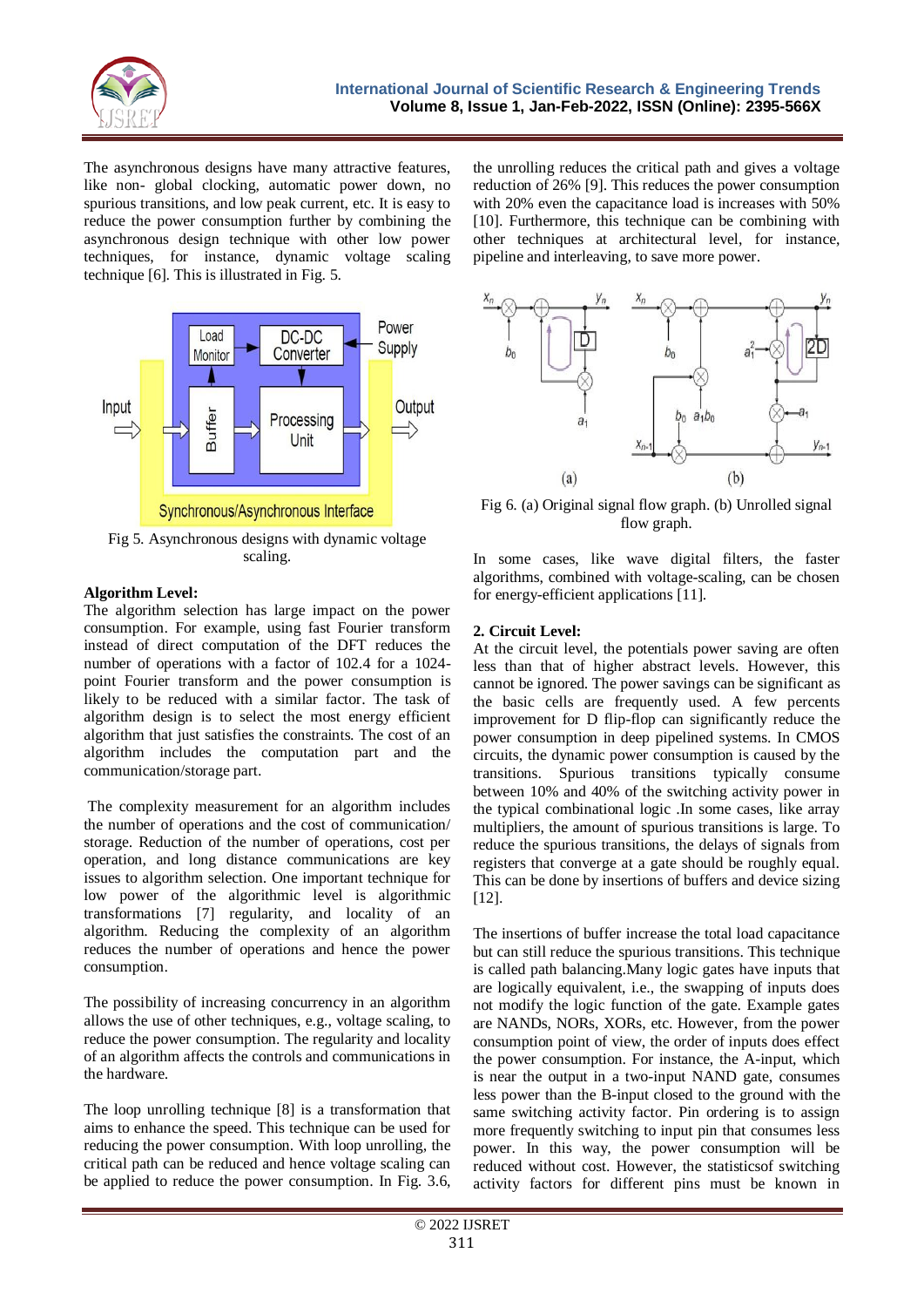

advanced and this limits the use of pin ordering [13][14[15].



# Fig 7. NAND gate.

# **VI. CONCLUSION**

In this paper, various one bit full adder cells design has been reviewed from the most recent published research work. The comparison of full adder cells with each other in term of power, delay, operating frequency and transistor count is done. Based on survey, it is conclude that the new 14T and 10T have good signal level, consume less power and have high speed compare to all other designs at low supply voltage. This circuit is suitable for arithmetic circuits and other VLSI applications with very low power consumption and very high speed performance this paper present an analysis of popular 1-bit full adder circuits.

The analysis metrics comprised of power, delay, powerdelay-product, area, and threshold loss. As an important unit of various hardware computational blocks, the transistorlevel design of the full adder circuit has been evolving for decades. In this comparative study, we focus on the highly cited designs of last two decades. This paper serves as a quick reference for the VLSI designers and researchers in selecting appropriate circuit for the computational block and further improvement, respectively.

## **REFERENCE**

- [1] Aaina Nandal; Manoj Kumar Design and Implementation of CMOS Full Adder Circuit with ECRL and Sleepy Keeper Technique 2018 International Conference on Advances in Computing, Communication Control and Networking (ICACCCN) Year: 2018 DOI: 10.1109/ IEEE Greater Noida (UP), India.
- [2] S Lakshmi; C Meenu Raj; Deepti Krishnadas Optimization of Hybrid CMOS Designs Using a New Energy Efficient 1 Bit Hybrid Full Adder 2018 3rd International Conference on Communication and

Electronics Systems (ICCES) Year: 2018 DOI: 10.1109/ IEEE Coimbatore, India.

- [3] Gautam Nayan A Comparative Analysis of 8-bit Novel Adder Architecture Design using Traditional CMOS and m-GDI technique 2019 International Conference on Communication and Electronics Systems (ICCES) Year: 2019 DOI: 10.1109/ IEEE Coimbatore, India.
- [4] Somashekhar Malipatil; Vikas Maheshwari; Marepally Bhanu Chandra Area Optimization of CMOS Full Adder Design Using 3T XOR 2020 International Conference on Wireless Communications Signal Processing and Networking (WiSPNET) Year: 2020 DOI: 10.1109/ IEEE Chennai, India.
- [5] M. Keerthana; T. Ravichandran Implementation of Low Power 1-bit Hybrid Full Adder using 22 nm CMOS Technology 2020 6th International Conference on Advanced Computing and Communication Systems (ICACCS) Year: 2020 DOI: 10.1109/ IEEE Coimbatore, India.
- [6] Boopathy. E Veera; Priva. M Swadhi;S. Sujitha;R. Susmitha;S. V. Sonia Realization of High Speed Low Power MCC Adder using Dynamic CMOS Transistors 2018 International Conference on Current Trends towards Converging Technologies (ICCTCT) Year: 2018 DOI: 10.1109/ IEEE Coimbatore, India.
- [7] A. Sedhumadhavan; S. Sabariesh; V. Shanmathi; K. Ramya; R. Venukumar; J. Ajayan Study of Performance Comparison of Static and Dynamic Approximate Reverse Carry Propagate Adder Using 22 nm CMOS Technolog 2020 6th International Conference on Advanced Computing and Communication Systems (ICACCS) Year: 2020 DOI: 10.1109 IEEE Coimbatore, India.
- [8] Zarin Tabassum; Meem Shahrin; Aniqa Ibnat; Tawfiq Amin Comparative Analysis and Simulation of Different CMOS Full Adders Using Cadence in 90nm Technology 2018 3rd International Conference for Convergence in Technology (I2CT) Year: 2018 DOI: 10.1109/ IEEE Pune, India.
- [9] Chang Chin Kai; Suhaila Isaak; Yusmeeraz Yusof 16-bit Fault Tolerant Sparse Kogge Stone Adder using 0.18μm CMOS Technology 2020 IEEE International Conference on Semiconductor Electronics (ICSE) Year: 2020 DOI: 10.1109/ IEEE Kuala Lumpur, Malaysia.
- [10] Maisagalla Gopal, D Siva Sankar Prasad, and Balwinder Raj,"8TSRAM Cell Design for Dynamic and Leakage Power Reduction,"International Journal of Computer Applications(0975–8887) vol.71, no. 9, May 2013.Article "Semiconductor Memory Market, Market size, ApplicationAnalysis, Regional outlook, competitive strategies and forecasts,"2016 - 2024.
- [11] Debasis Mukherjee, Hemanta Kr. Mondal, and B.V.R. Reddy, "Static Noise Margin Analysis of SRAM Cell for High Speed Application,"IJCSI